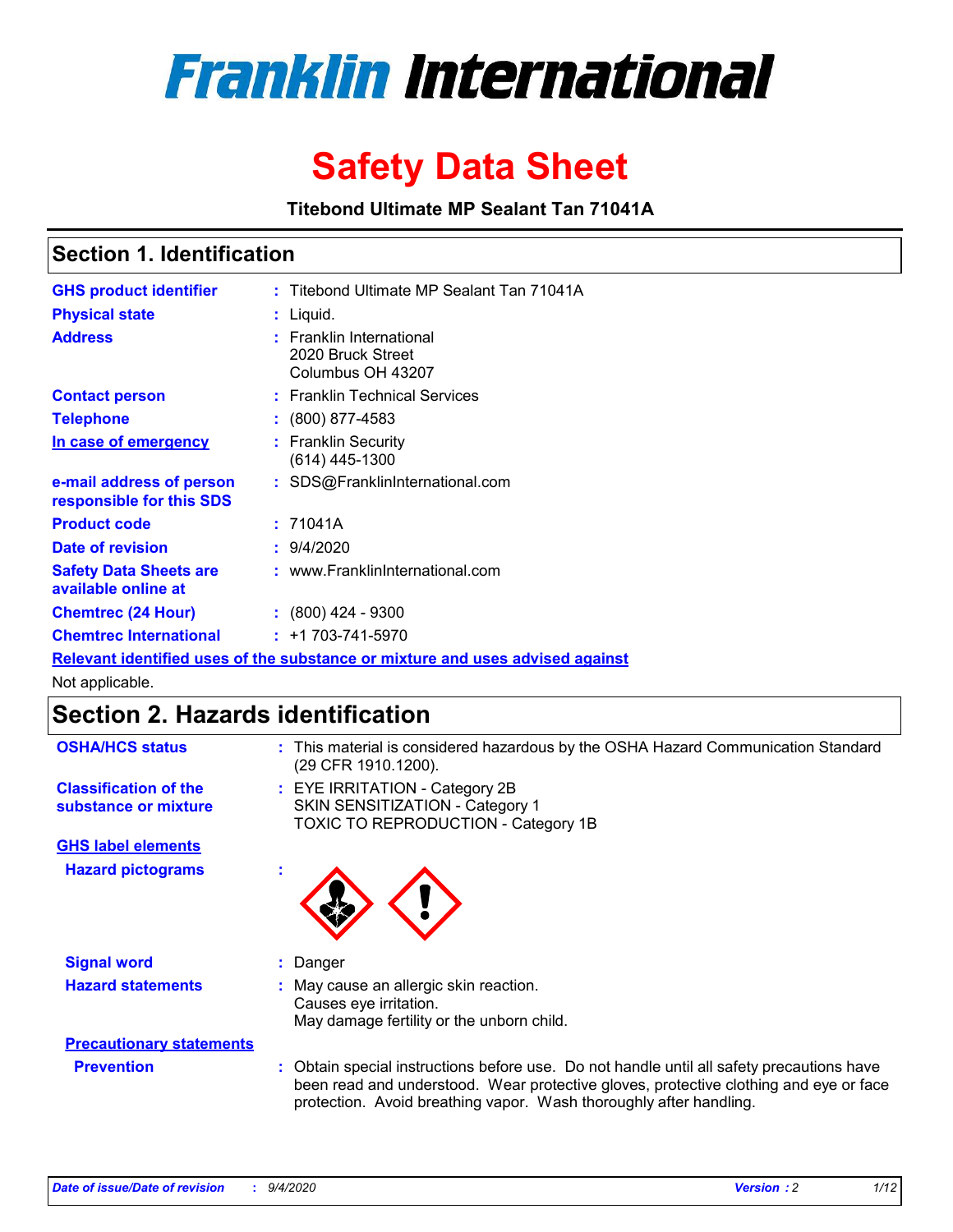### **Section 2. Hazards identification**

| <b>Response</b>                            | : IF exposed or concerned: Get medical advice or attention. Wash contaminated clothing<br>before reuse. IF ON SKIN: Wash with plenty of water. IF IN EYES: Rinse cautiously<br>with water for several minutes. Remove contact lenses, if present and easy to do.<br>Continue rinsing. If eye irritation persists: Get medical advice or attention. |
|--------------------------------------------|----------------------------------------------------------------------------------------------------------------------------------------------------------------------------------------------------------------------------------------------------------------------------------------------------------------------------------------------------|
| <b>Storage</b>                             | : Store locked up.                                                                                                                                                                                                                                                                                                                                 |
| <b>Disposal</b>                            | : Dispose of contents and container in accordance with all local, regional, national and<br>international regulations.                                                                                                                                                                                                                             |
| <b>Hazards not otherwise</b><br>classified | : Product generates methanol during cure.                                                                                                                                                                                                                                                                                                          |

# **Section 3. Composition/information on ingredients**

| <b>Substance/mixture</b> |  | : Mixture |
|--------------------------|--|-----------|
|--------------------------|--|-----------|

| <b>Ingredient name</b>       | $\bullet$<br>70 | <b>CAS number</b> |
|------------------------------|-----------------|-------------------|
| 3-aminopropyltriethoxysilane | צ≥              | 919-30-2          |
| Dibutyltin dilaurate         | ≤0.3            | 77-58-7           |

Any concentration shown as a range is to protect confidentiality or is due to batch variation.

**There are no additional ingredients present which, within the current knowledge of the supplier and in the concentrations applicable, are classified as hazardous to health or the environment and hence require reporting in this section.**

**Occupational exposure limits, if available, are listed in Section 8.**

### **Section 4. First aid measures**

| <b>Description of necessary first aid measures</b> |                                                                                                                                                                                                                                                                                                                                                                                                                                                                                                                                                                                                                                                                                                                                                                           |
|----------------------------------------------------|---------------------------------------------------------------------------------------------------------------------------------------------------------------------------------------------------------------------------------------------------------------------------------------------------------------------------------------------------------------------------------------------------------------------------------------------------------------------------------------------------------------------------------------------------------------------------------------------------------------------------------------------------------------------------------------------------------------------------------------------------------------------------|
| <b>Eye contact</b>                                 | : Immediately flush eyes with plenty of water, occasionally lifting the upper and lower<br>eyelids. Check for and remove any contact lenses. Continue to rinse for at least 10<br>minutes. If irritation persists, get medical attention.                                                                                                                                                                                                                                                                                                                                                                                                                                                                                                                                 |
| <b>Inhalation</b>                                  | : Remove victim to fresh air and keep at rest in a position comfortable for breathing. If<br>not breathing, if breathing is irregular or if respiratory arrest occurs, provide artificial<br>respiration or oxygen by trained personnel. It may be dangerous to the person providing<br>aid to give mouth-to-mouth resuscitation. Get medical attention. If unconscious, place<br>in recovery position and get medical attention immediately. Maintain an open airway.<br>Loosen tight clothing such as a collar, tie, belt or waistband. In case of inhalation of<br>decomposition products in a fire, symptoms may be delayed. The exposed person may<br>need to be kept under medical surveillance for 48 hours.                                                       |
| <b>Skin contact</b>                                | : Wash with plenty of soap and water. Remove contaminated clothing and shoes. Wash<br>contaminated clothing thoroughly with water before removing it, or wear gloves.<br>Continue to rinse for at least 10 minutes. Get medical attention. In the event of any<br>complaints or symptoms, avoid further exposure. Wash clothing before reuse. Clean<br>shoes thoroughly before reuse.                                                                                                                                                                                                                                                                                                                                                                                     |
| <b>Ingestion</b>                                   | : Wash out mouth with water. Remove dentures if any. Remove victim to fresh air and<br>keep at rest in a position comfortable for breathing. If material has been swallowed and<br>the exposed person is conscious, give small quantities of water to drink. Stop if the<br>exposed person feels sick as vomiting may be dangerous. Do not induce vomiting<br>unless directed to do so by medical personnel. If vomiting occurs, the head should be<br>kept low so that vomit does not enter the lungs. Get medical attention. Never give<br>anything by mouth to an unconscious person. If unconscious, place in recovery position<br>and get medical attention immediately. Maintain an open airway. Loosen tight clothing<br>such as a collar, tie, belt or waistband. |
| Most important symptoms/effects, acute and delayed |                                                                                                                                                                                                                                                                                                                                                                                                                                                                                                                                                                                                                                                                                                                                                                           |
| <b>Potential acute health effects</b>              |                                                                                                                                                                                                                                                                                                                                                                                                                                                                                                                                                                                                                                                                                                                                                                           |
| <b>Eye contact</b>                                 | : May cause eye irritation.                                                                                                                                                                                                                                                                                                                                                                                                                                                                                                                                                                                                                                                                                                                                               |
| <b>Inhalation</b>                                  | : No known significant effects or critical hazards.                                                                                                                                                                                                                                                                                                                                                                                                                                                                                                                                                                                                                                                                                                                       |
|                                                    |                                                                                                                                                                                                                                                                                                                                                                                                                                                                                                                                                                                                                                                                                                                                                                           |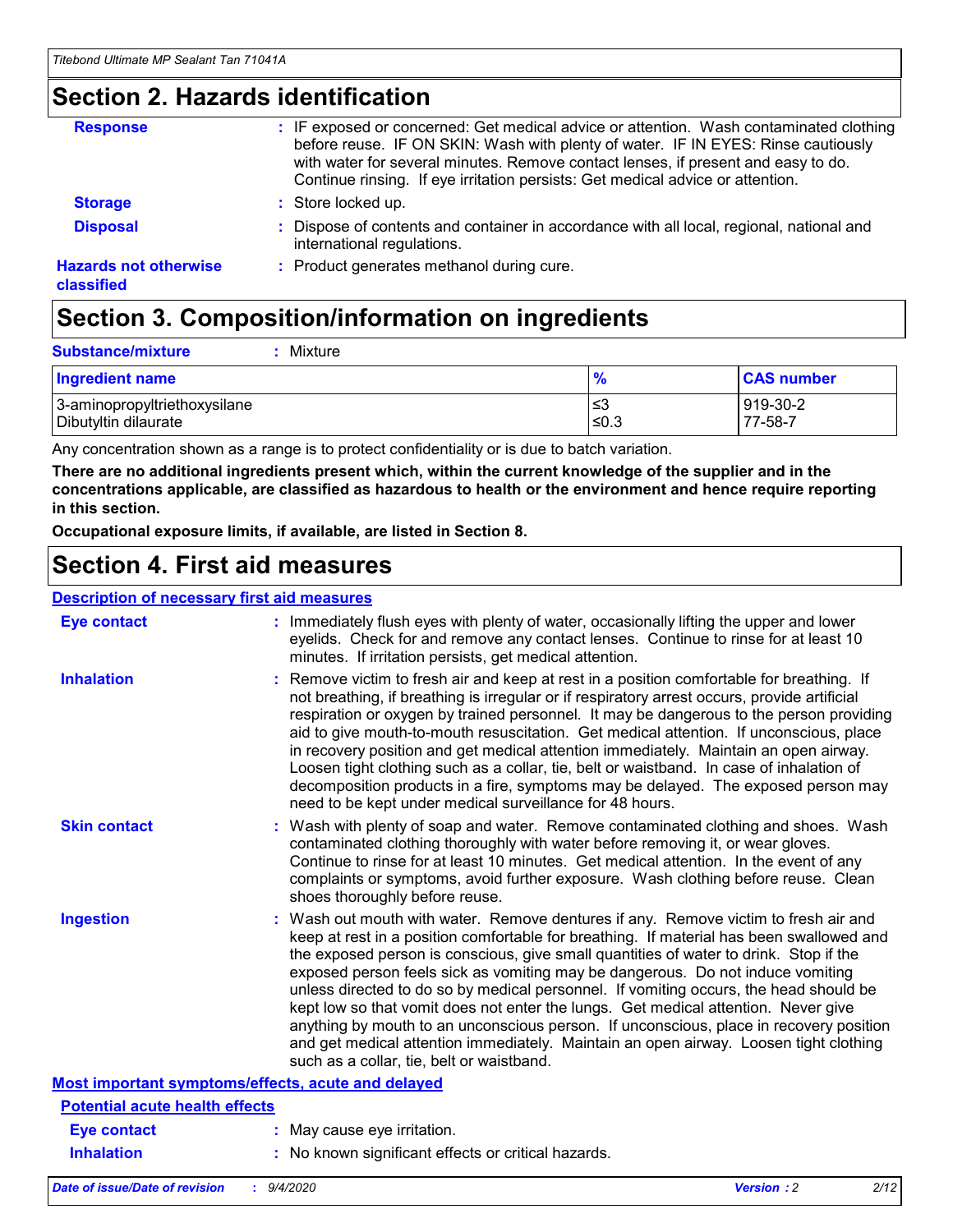# **Section 4. First aid measures**

| <b>Skin contact</b>                        | : May cause skin irritation.                                                                                                                                                                                                                                                                                                                                                                                  |
|--------------------------------------------|---------------------------------------------------------------------------------------------------------------------------------------------------------------------------------------------------------------------------------------------------------------------------------------------------------------------------------------------------------------------------------------------------------------|
| <b>Ingestion</b>                           | : No known significant effects or critical hazards.                                                                                                                                                                                                                                                                                                                                                           |
| <b>Over-exposure signs/symptoms</b>        |                                                                                                                                                                                                                                                                                                                                                                                                               |
| <b>Eye contact</b>                         | : Adverse symptoms may include the following:<br>irritation<br>watering<br>redness                                                                                                                                                                                                                                                                                                                            |
| <b>Inhalation</b>                          | Adverse symptoms may include the following:<br>reduced fetal weight<br>increase in fetal deaths<br>skeletal malformations                                                                                                                                                                                                                                                                                     |
| <b>Skin contact</b>                        | Adverse symptoms may include the following:<br>irritation<br>redness<br>reduced fetal weight<br>increase in fetal deaths<br>skeletal malformations                                                                                                                                                                                                                                                            |
| <b>Ingestion</b>                           | : Adverse symptoms may include the following:<br>reduced fetal weight<br>increase in fetal deaths<br>skeletal malformations                                                                                                                                                                                                                                                                                   |
|                                            | Indication of immediate medical attention and special treatment needed, if necessary                                                                                                                                                                                                                                                                                                                          |
| <b>Notes to physician</b>                  | : In case of inhalation of decomposition products in a fire, symptoms may be delayed.<br>The exposed person may need to be kept under medical surveillance for 48 hours.                                                                                                                                                                                                                                      |
| <b>Specific treatments</b>                 | : No specific treatment.                                                                                                                                                                                                                                                                                                                                                                                      |
| <b>Protection of first-aiders</b>          | No action shall be taken involving any personal risk or without suitable training. If it is<br>suspected that fumes are still present, the rescuer should wear an appropriate mask or<br>self-contained breathing apparatus. It may be dangerous to the person providing aid to<br>give mouth-to-mouth resuscitation. Wash contaminated clothing thoroughly with water<br>before removing it, or wear gloves. |
| See toxicological information (Section 11) |                                                                                                                                                                                                                                                                                                                                                                                                               |

# **Section 5. Fire-fighting measures**

| : Use an extinguishing agent suitable for the surrounding fire.                                                                                                                                     |
|-----------------------------------------------------------------------------------------------------------------------------------------------------------------------------------------------------|
| : None known.                                                                                                                                                                                       |
| : In a fire or if heated, a pressure increase will occur and the container may burst.                                                                                                               |
| Decomposition products may include the following materials:<br>carbon dioxide<br>carbon monoxide<br>nitrogen oxides<br>metal oxide/oxides                                                           |
| : Promptly isolate the scene by removing all persons from the vicinity of the incident if<br>there is a fire. No action shall be taken involving any personal risk or without suitable<br>training. |
| Fire-fighters should wear appropriate protective equipment and self-contained breathing<br>apparatus (SCBA) with a full face-piece operated in positive pressure mode.                              |
|                                                                                                                                                                                                     |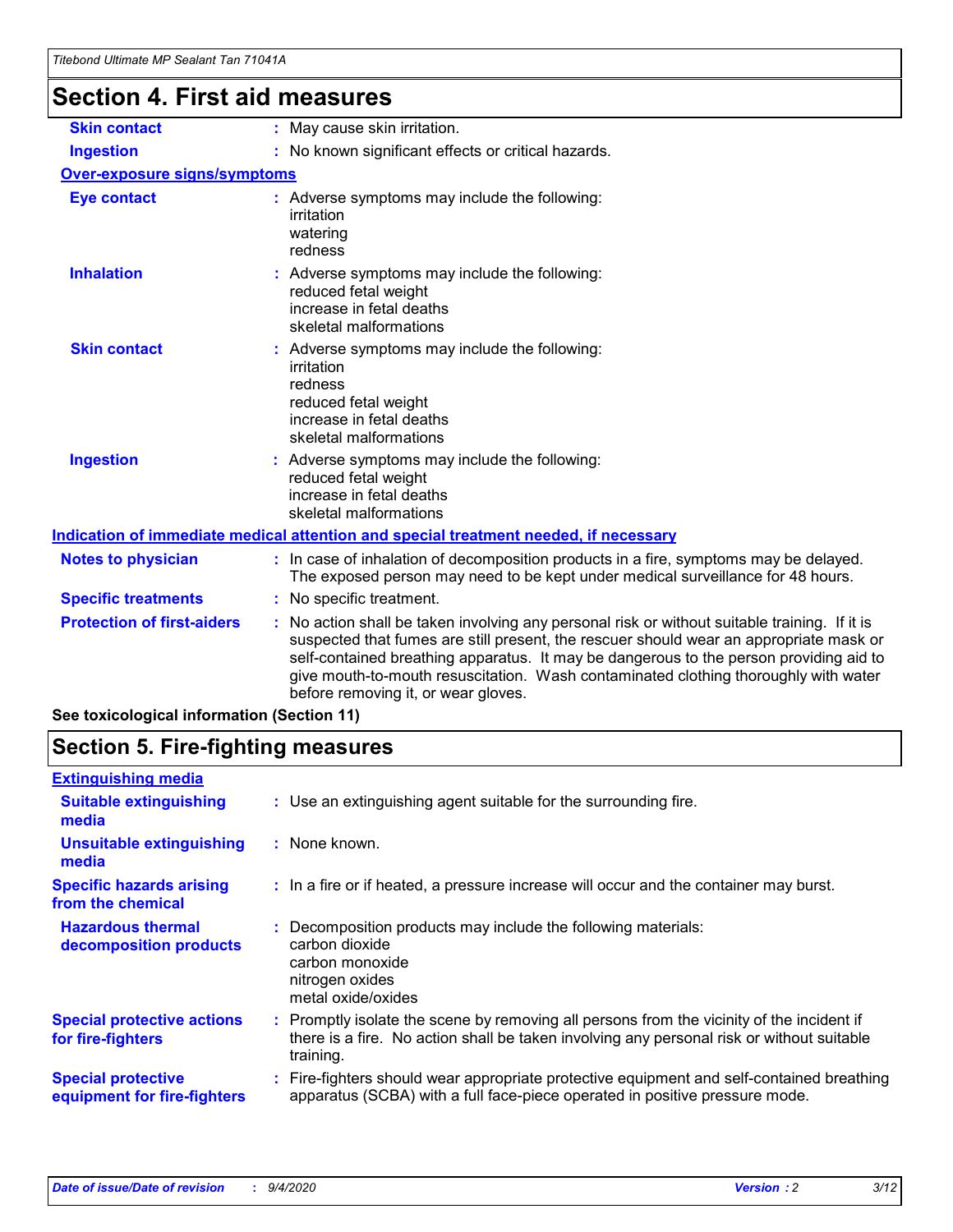### **Section 6. Accidental release measures**

|                                                              | <b>Personal precautions, protective equipment and emergency procedures</b>                                                                                                                                                                                                                                                                                                                                                                                                                                                                                                                                                                                                                                   |
|--------------------------------------------------------------|--------------------------------------------------------------------------------------------------------------------------------------------------------------------------------------------------------------------------------------------------------------------------------------------------------------------------------------------------------------------------------------------------------------------------------------------------------------------------------------------------------------------------------------------------------------------------------------------------------------------------------------------------------------------------------------------------------------|
| For non-emergency<br>personnel                               | : No action shall be taken involving any personal risk or without suitable training.<br>Evacuate surrounding areas. Keep unnecessary and unprotected personnel from<br>entering. Do not touch or walk through spilled material. Avoid breathing vapor or mist.<br>Provide adequate ventilation. Wear appropriate respirator when ventilation is<br>inadequate. Put on appropriate personal protective equipment.                                                                                                                                                                                                                                                                                             |
| For emergency responders                                     | : If specialized clothing is required to deal with the spillage, take note of any information in<br>Section 8 on suitable and unsuitable materials. See also the information in "For non-<br>emergency personnel".                                                                                                                                                                                                                                                                                                                                                                                                                                                                                           |
| <b>Environmental precautions</b>                             | : Avoid dispersal of spilled material and runoff and contact with soil, waterways, drains<br>and sewers. Inform the relevant authorities if the product has caused environmental<br>pollution (sewers, waterways, soil or air).                                                                                                                                                                                                                                                                                                                                                                                                                                                                              |
| <b>Methods and materials for containment and cleaning up</b> |                                                                                                                                                                                                                                                                                                                                                                                                                                                                                                                                                                                                                                                                                                              |
| <b>Small spill</b>                                           | : Stop leak if without risk. Move containers from spill area. Dilute with water and mop up<br>if water-soluble. Alternatively, or if water-insoluble, absorb with an inert dry material and<br>place in an appropriate waste disposal container. Dispose of via a licensed waste<br>disposal contractor.                                                                                                                                                                                                                                                                                                                                                                                                     |
| <b>Large spill</b>                                           | : Stop leak if without risk. Move containers from spill area. Approach release from<br>upwind. Prevent entry into sewers, water courses, basements or confined areas. Wash<br>spillages into an effluent treatment plant or proceed as follows. Contain and collect<br>spillage with non-combustible, absorbent material e.g. sand, earth, vermiculite or<br>diatomaceous earth and place in container for disposal according to local regulations<br>(see Section 13). Dispose of via a licensed waste disposal contractor. Contaminated<br>absorbent material may pose the same hazard as the spilled product. Note: see<br>Section 1 for emergency contact information and Section 13 for waste disposal. |

### **Section 7. Handling and storage**

#### **Precautions for safe handling**

| <b>Protective measures</b>                                                       | : Put on appropriate personal protective equipment (see Section 8). Persons with a<br>history of skin sensitization problems should not be employed in any process in which<br>this product is used. Avoid exposure - obtain special instructions before use. Avoid<br>exposure during pregnancy. Do not handle until all safety precautions have been read<br>and understood. Do not get in eyes or on skin or clothing. Do not ingest. Avoid<br>breathing vapor or mist. If during normal use the material presents a respiratory hazard,<br>use only with adequate ventilation or wear appropriate respirator. Keep in the original<br>container or an approved alternative made from a compatible material, kept tightly<br>closed when not in use. Empty containers retain product residue and can be hazardous.<br>Do not reuse container. |
|----------------------------------------------------------------------------------|--------------------------------------------------------------------------------------------------------------------------------------------------------------------------------------------------------------------------------------------------------------------------------------------------------------------------------------------------------------------------------------------------------------------------------------------------------------------------------------------------------------------------------------------------------------------------------------------------------------------------------------------------------------------------------------------------------------------------------------------------------------------------------------------------------------------------------------------------|
| <b>Advice on general</b><br>occupational hygiene                                 | : Eating, drinking and smoking should be prohibited in areas where this material is<br>handled, stored and processed. Workers should wash hands and face before eating,<br>drinking and smoking. Remove contaminated clothing and protective equipment before<br>entering eating areas. See also Section 8 for additional information on hygiene<br>measures.                                                                                                                                                                                                                                                                                                                                                                                                                                                                                    |
| <b>Conditions for safe storage,</b><br>including any<br><i>incompatibilities</i> | Store between the following temperatures: 0 to 120°C (32 to 248°F). Store in<br>accordance with local regulations. Store in original container protected from direct<br>sunlight in a dry, cool and well-ventilated area, away from incompatible materials (see<br>Section 10) and food and drink. Store locked up. Keep container tightly closed and<br>sealed until ready for use. Containers that have been opened must be carefully<br>resealed and kept upright to prevent leakage. Do not store in unlabeled containers.<br>Use appropriate containment to avoid environmental contamination. See Section 10 for<br>incompatible materials before handling or use.                                                                                                                                                                         |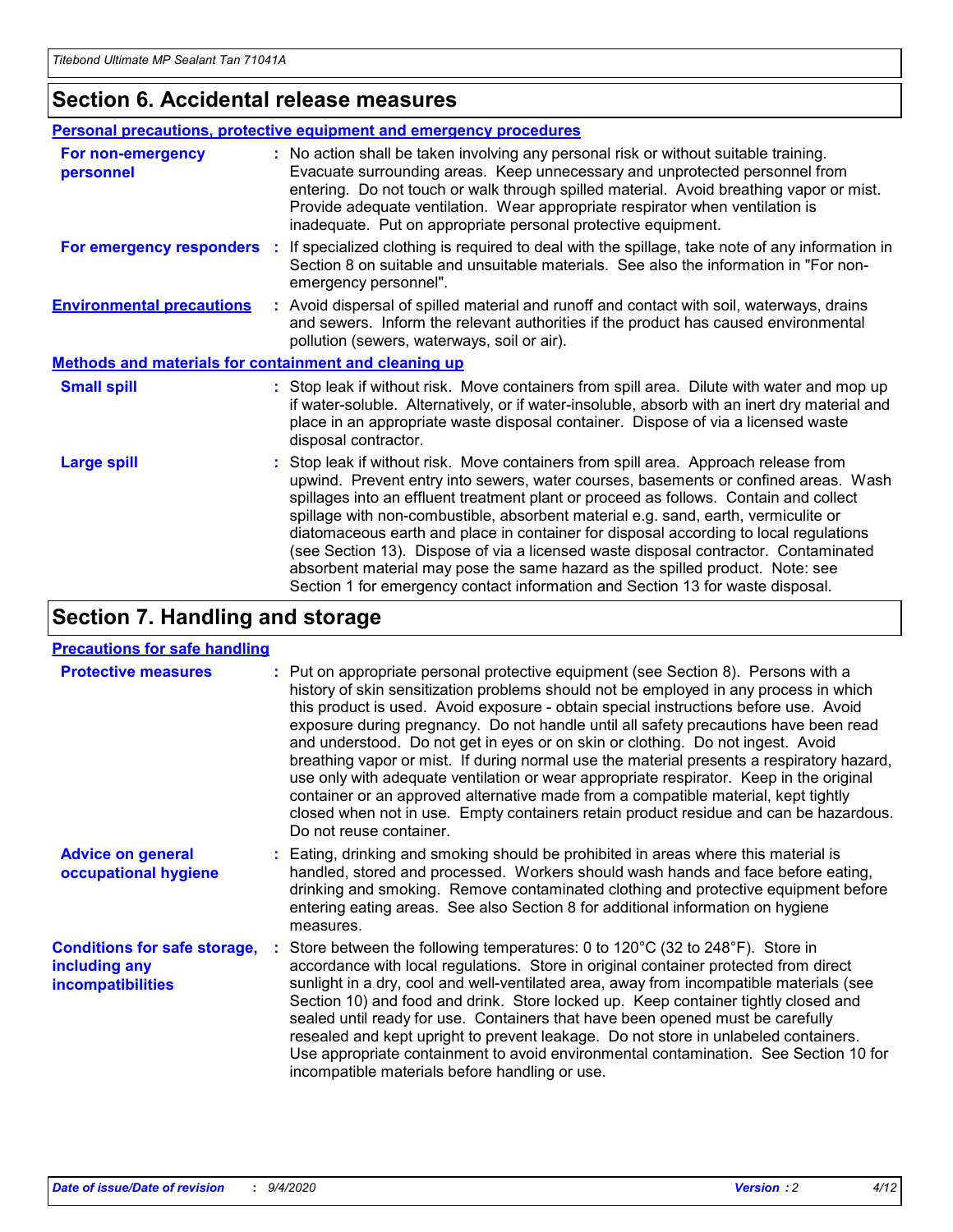## **Section 8. Exposure controls/personal protection**

#### **Control parameters**

#### **Occupational exposure limits**

| <b>Ingredient name</b>                               |                        | <b>Exposure limits</b>                                                                                                                                                                                                                                                                                                                                                                                                                                                                                                                                                                                                 |
|------------------------------------------------------|------------------------|------------------------------------------------------------------------------------------------------------------------------------------------------------------------------------------------------------------------------------------------------------------------------------------------------------------------------------------------------------------------------------------------------------------------------------------------------------------------------------------------------------------------------------------------------------------------------------------------------------------------|
| 3-aminopropyltriethoxysilane<br>Dibutyltin dilaurate |                        | None.<br>ACGIH TLV (United States, 3/2020). Absorbed through skin.<br>Notes: as Sn<br>TWA: 0.1 mg/m <sup>3</sup> , (as Sn) 8 hours.<br>STEL: 0.2 mg/m <sup>3</sup> , (as Sn) 15 minutes.<br>NIOSH REL (United States, 10/2016). Absorbed through skin.<br>Notes: as Sn<br>TWA: 0.1 mg/m <sup>3</sup> , (as Sn) 10 hours.<br>OSHA PEL (United States, 5/2018). Notes: as Sn<br>TWA: $0.1 \text{ mg/m}^3$ , (as Sn) 8 hours.<br>OSHA PEL 1989 (United States, 3/1989). Absorbed through skin.<br>Notes: measured as Sn<br>TWA: 0.1 mg/m <sup>3</sup> , (measured as Sn) 8 hours. Form: Organic                           |
| <b>Appropriate engineering</b><br><b>controls</b>    |                        | : If user operations generate dust, fumes, gas, vapor or mist, use process enclosures,<br>local exhaust ventilation or other engineering controls to keep worker exposure to<br>airborne contaminants below any recommended or statutory limits.                                                                                                                                                                                                                                                                                                                                                                       |
| <b>Environmental exposure</b><br><b>controls</b>     |                        | Emissions from ventilation or work process equipment should be checked to ensure<br>they comply with the requirements of environmental protection legislation. In some<br>cases, fume scrubbers, filters or engineering modifications to the process equipment<br>will be necessary to reduce emissions to acceptable levels.                                                                                                                                                                                                                                                                                          |
| <b>Individual protection measures</b>                |                        |                                                                                                                                                                                                                                                                                                                                                                                                                                                                                                                                                                                                                        |
| <b>Hygiene measures</b>                              |                        | : Wash hands, forearms and face thoroughly after handling chemical products, before<br>eating, smoking and using the lavatory and at the end of the working period.<br>Appropriate techniques should be used to remove potentially contaminated clothing.<br>Contaminated work clothing should not be allowed out of the workplace. Wash<br>contaminated clothing before reusing. Ensure that eyewash stations and safety<br>showers are close to the workstation location.                                                                                                                                            |
| <b>Eye/face protection</b>                           |                        | : Safety eyewear complying with an approved standard should be used when a risk<br>assessment indicates this is necessary to avoid exposure to liquid splashes, mists,<br>gases or dusts. If contact is possible, the following protection should be worn, unless<br>the assessment indicates a higher degree of protection: chemical splash goggles.                                                                                                                                                                                                                                                                  |
| <b>Skin protection</b>                               |                        |                                                                                                                                                                                                                                                                                                                                                                                                                                                                                                                                                                                                                        |
| <b>Hand protection</b>                               |                        | : Chemical-resistant, impervious gloves complying with an approved standard should be<br>worn at all times when handling chemical products if a risk assessment indicates this is<br>necessary. Considering the parameters specified by the glove manufacturer, check<br>during use that the gloves are still retaining their protective properties. It should be<br>noted that the time to breakthrough for any glove material may be different for different<br>glove manufacturers. In the case of mixtures, consisting of several substances, the<br>protection time of the gloves cannot be accurately estimated. |
| <b>Body protection</b>                               | handling this product. | : Personal protective equipment for the body should be selected based on the task being<br>performed and the risks involved and should be approved by a specialist before                                                                                                                                                                                                                                                                                                                                                                                                                                              |
| <b>Other skin protection</b>                         |                        | : Appropriate footwear and any additional skin protection measures should be selected<br>based on the task being performed and the risks involved and should be approved by a<br>specialist before handling this product.                                                                                                                                                                                                                                                                                                                                                                                              |
| <b>Respiratory protection</b>                        | aspects of use.        | : Based on the hazard and potential for exposure, select a respirator that meets the<br>appropriate standard or certification. Respirators must be used according to a<br>respiratory protection program to ensure proper fitting, training, and other important                                                                                                                                                                                                                                                                                                                                                       |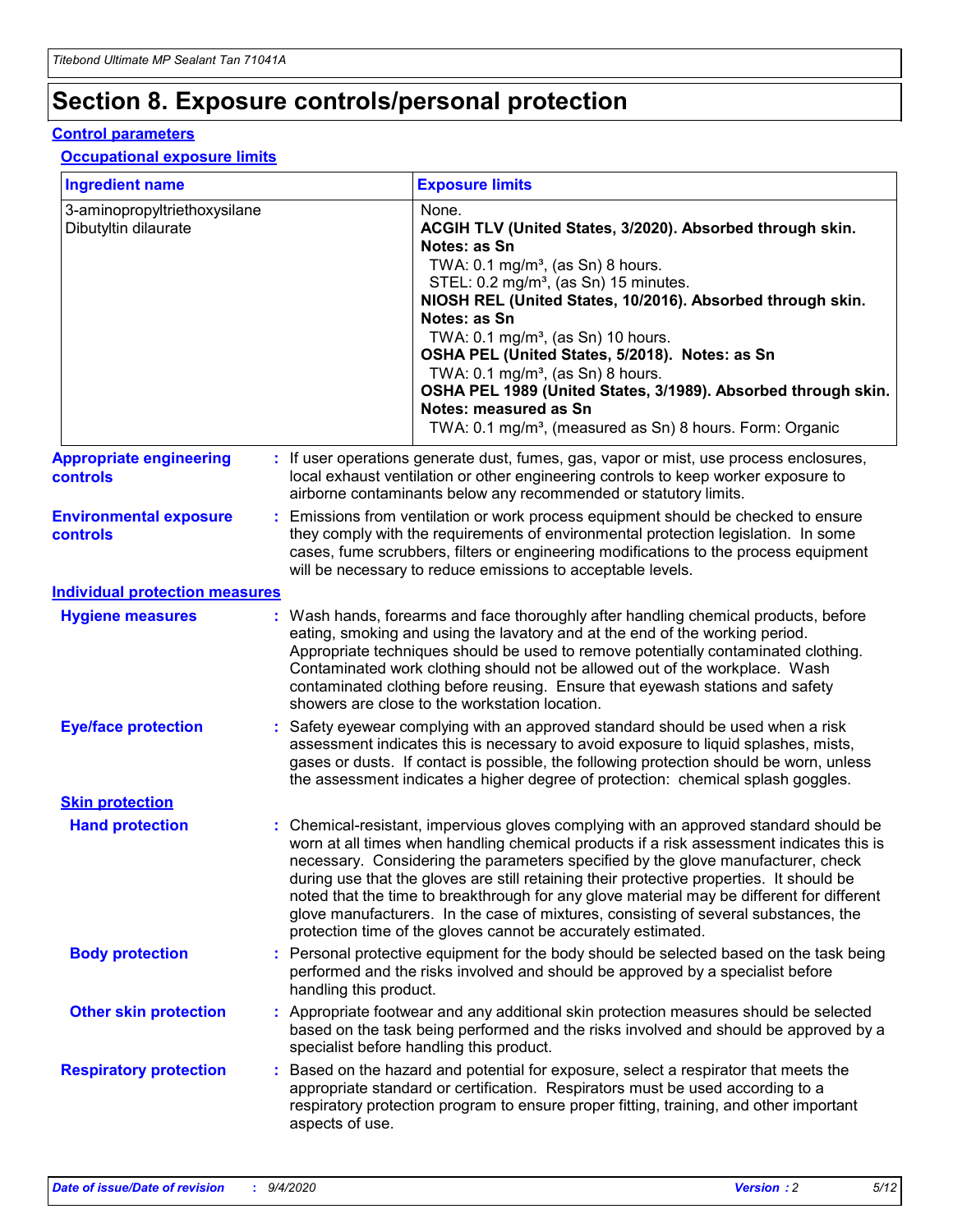### **Section 9. Physical and chemical properties**

#### **Appearance**

| <b>Physical state</b>                             | : Liquid. [Paste.]                                              |
|---------------------------------------------------|-----------------------------------------------------------------|
| Color                                             | Beige.                                                          |
| Odor                                              | Characteristic.                                                 |
| <b>Odor threshold</b>                             | $:$ Not available.                                              |
| рH                                                | : Not applicable.                                               |
| <b>Melting point</b>                              | : Not available.                                                |
| <b>Boiling point</b>                              | : $>200^{\circ}$ C ( $>392^{\circ}$ F)                          |
| <b>Flash point</b>                                | : Closed cup: >200°C (>392°F) [Setaflash.]                      |
| <b>Evaporation rate</b>                           | $:$ <1 (butyl acetate = 1)                                      |
| <b>Flammability (solid, gas)</b>                  | : Not available.                                                |
| Lower and upper explosive<br>(flammable) limits   | : Not available.                                                |
| <b>VOC (less water, less</b><br>exempt solvents)  | $: 0$ g/l                                                       |
| <b>Volatility</b>                                 | $: 0\%$ (w/w)                                                   |
| <b>Vapor density</b>                              | : Not available.                                                |
| <b>Relative density</b>                           | : 1.432                                                         |
| <b>Solubility</b>                                 | Insoluble in the following materials: cold water and hot water. |
| <b>Solubility in water</b>                        | : Not available.                                                |
| <b>Partition coefficient: n-</b><br>octanol/water | $:$ Not available.                                              |
|                                                   |                                                                 |
| <b>Auto-ignition temperature</b>                  | : Not available.                                                |
| <b>Decomposition temperature</b>                  | : Not available.                                                |

### **Section 10. Stability and reactivity**

| <b>Reactivity</b>                            | : No specific test data related to reactivity available for this product or its ingredients.              |
|----------------------------------------------|-----------------------------------------------------------------------------------------------------------|
| <b>Chemical stability</b>                    | : The product is stable.                                                                                  |
| <b>Possibility of hazardous</b><br>reactions | : Under normal conditions of storage and use, hazardous reactions will not occur.                         |
| <b>Conditions to avoid</b>                   | : No specific data.                                                                                       |
| <b>Incompatible materials</b>                | : No specific data.                                                                                       |
| <b>Hazardous decomposition</b><br>products   | : Under normal conditions of storage and use, hazardous decomposition products should<br>not be produced. |

### **Section 11. Toxicological information**

### **Information on toxicological effects**

#### **Acute toxicity**

| <b>Product/ingredient name</b> | <b>Result</b>           | <b>Species</b> | <b>Dose</b>                | <b>Exposure</b> |
|--------------------------------|-------------------------|----------------|----------------------------|-----------------|
| 3-aminopropyltriethoxysilane   | <b>ILD50 Dermal</b>     | Rabbit         | 4.29 g/kg                  |                 |
| Dibutyltin dilaurate           | ILD50 Oral<br>LD50 Oral | Rat<br>Rat     | $1.57$ g/kg<br>175 $mg/kg$ |                 |
|                                |                         |                |                            |                 |

**Irritation/Corrosion**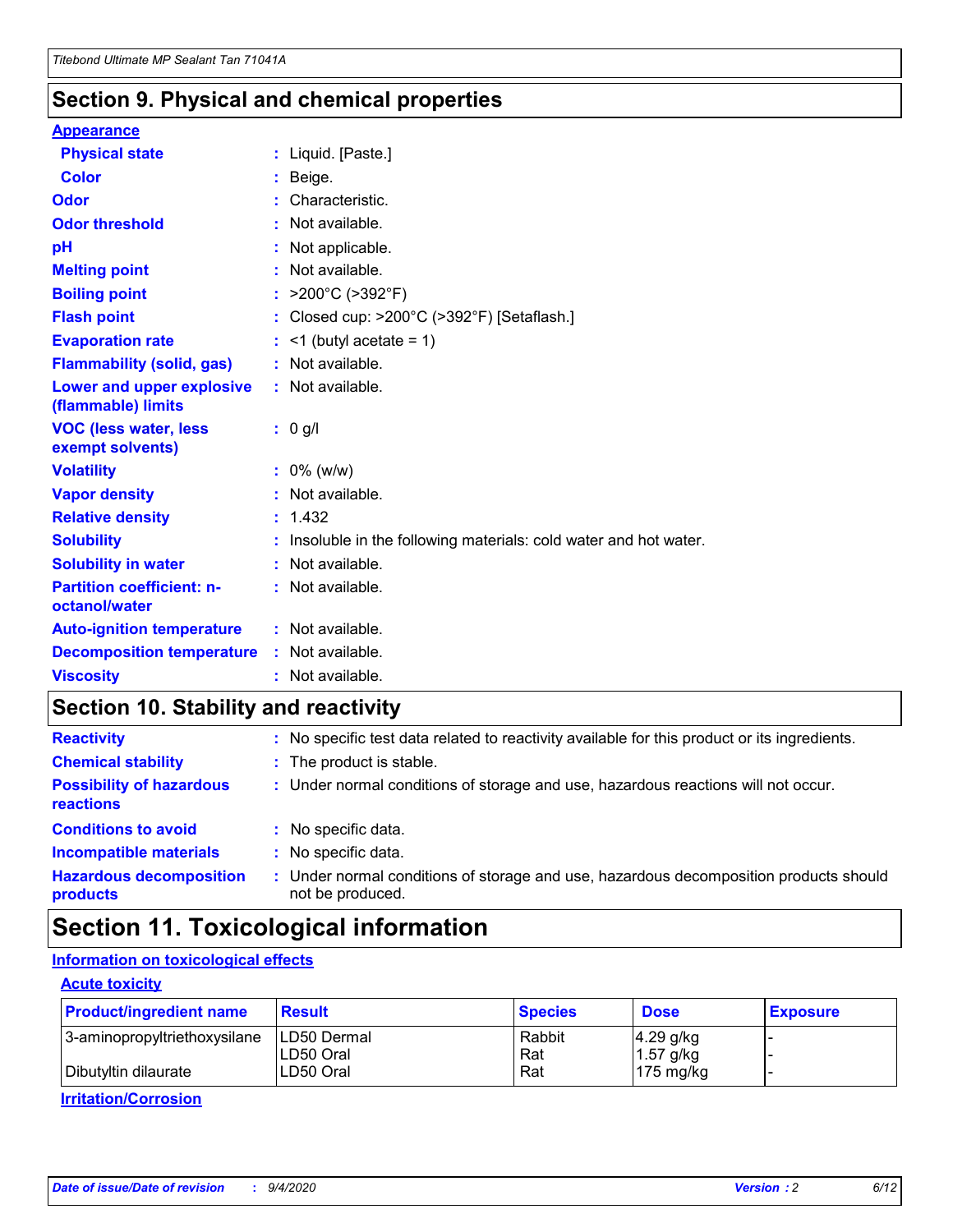# **Section 11. Toxicological information**

| <b>Product/ingredient name</b> | <b>Result</b>            | <b>Species</b> | <b>Score</b> | <b>Exposure</b>     | <b>Observation</b> |
|--------------------------------|--------------------------|----------------|--------------|---------------------|--------------------|
| 3-aminopropyltriethoxysilane   | Eyes - Mild irritant     | Rabbit         |              | $100 \text{ mg}$    |                    |
|                                | Eyes - Severe irritant   | Rabbit         |              | 24 hours 750        |                    |
|                                |                          |                |              | ug                  |                    |
|                                | Skin - Severe irritant   | Rabbit         |              | 24 hours 5          |                    |
|                                |                          |                |              | mq                  |                    |
| Dibutyltin dilaurate           | Eyes - Moderate irritant | Rabbit         |              | <b>24 hours 100</b> |                    |
|                                | Skin - Severe irritant   | Rabbit         |              | mg<br>500 mg        |                    |
|                                |                          |                |              |                     |                    |

#### **Sensitization**

Not available.

#### **Mutagenicity**

Not available.

#### **Carcinogenicity**

Not available.

#### **Reproductive toxicity**

Not available.

#### **Teratogenicity**

Not available.

#### **Specific target organ toxicity (single exposure)**

Not available.

#### **Specific target organ toxicity (repeated exposure)**

| <b>Name</b>                                                                         |                                                                            | <b>Category</b>                                     | <b>Route of</b><br>exposure | <b>Target organs</b> |  |
|-------------------------------------------------------------------------------------|----------------------------------------------------------------------------|-----------------------------------------------------|-----------------------------|----------------------|--|
| Dibutyltin dilaurate                                                                |                                                                            | Category 1                                          |                             | respiratory system   |  |
| <b>Aspiration hazard</b><br>Not available.                                          |                                                                            |                                                     |                             |                      |  |
| <b>Information on the likely</b><br>routes of exposure                              | : Not available.                                                           |                                                     |                             |                      |  |
| <b>Potential acute health effects</b>                                               |                                                                            |                                                     |                             |                      |  |
| <b>Eye contact</b>                                                                  | : May cause eye irritation.                                                |                                                     |                             |                      |  |
| <b>Inhalation</b>                                                                   |                                                                            | : No known significant effects or critical hazards. |                             |                      |  |
| <b>Skin contact</b>                                                                 |                                                                            | : May cause skin irritation.                        |                             |                      |  |
| <b>Ingestion</b>                                                                    |                                                                            | : No known significant effects or critical hazards. |                             |                      |  |
| <b>Symptoms related to the physical, chemical and toxicological characteristics</b> |                                                                            |                                                     |                             |                      |  |
| <b>Eye contact</b>                                                                  | irritation<br>watering<br>redness                                          | : Adverse symptoms may include the following:       |                             |                      |  |
| <b>Inhalation</b>                                                                   | reduced fetal weight<br>increase in fetal deaths<br>skeletal malformations | : Adverse symptoms may include the following:       |                             |                      |  |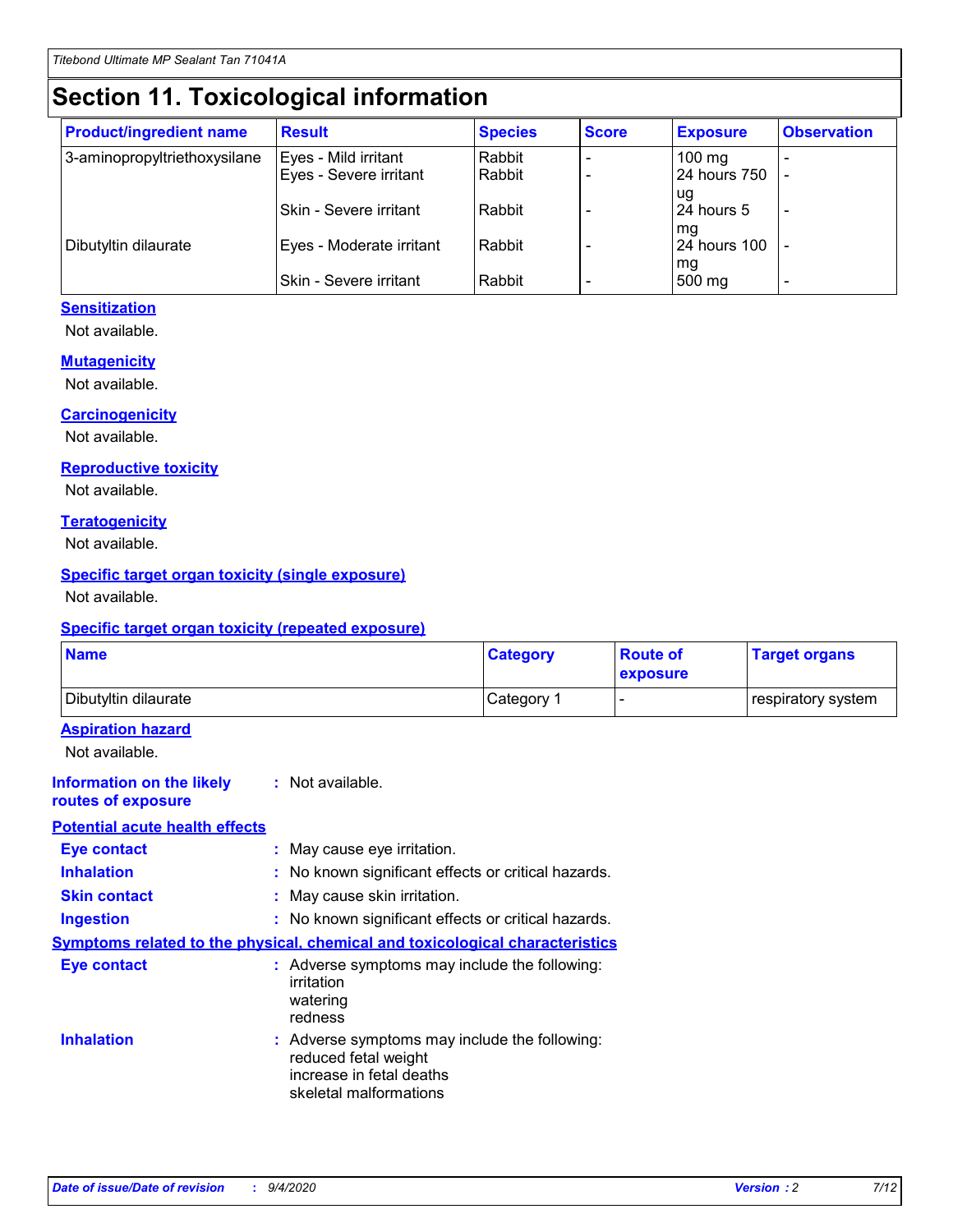# **Section 11. Toxicological information**

| <b>Skin contact</b>                     | : Adverse symptoms may include the following:                                                            |
|-----------------------------------------|----------------------------------------------------------------------------------------------------------|
|                                         | irritation                                                                                               |
|                                         | redness                                                                                                  |
|                                         | reduced fetal weight                                                                                     |
|                                         | increase in fetal deaths                                                                                 |
|                                         | skeletal malformations                                                                                   |
| <b>Ingestion</b>                        | : Adverse symptoms may include the following:                                                            |
|                                         | reduced fetal weight                                                                                     |
|                                         | increase in fetal deaths                                                                                 |
|                                         | skeletal malformations                                                                                   |
|                                         | Delayed and immediate effects and also chronic effects from short and long term exposure                 |
| <b>Short term exposure</b>              |                                                                                                          |
| <b>Potential immediate</b>              | : Not available.                                                                                         |
| effects                                 |                                                                                                          |
| <b>Potential delayed effects</b>        | : Not available.                                                                                         |
| Long term exposure                      |                                                                                                          |
| <b>Potential immediate</b>              | : Not available.                                                                                         |
| effects                                 |                                                                                                          |
| <b>Potential delayed effects</b>        | : Not available.                                                                                         |
| <b>Potential chronic health effects</b> |                                                                                                          |
| Not available.                          |                                                                                                          |
| <b>General</b>                          | : Once sensitized, a severe allergic reaction may occur when subsequently exposed to<br>very low levels. |
| <b>Carcinogenicity</b>                  | : No known significant effects or critical hazards.                                                      |
| <b>Mutagenicity</b>                     | : No known significant effects or critical hazards.                                                      |
| <b>Teratogenicity</b>                   | May damage the unborn child.                                                                             |
| <b>Developmental effects</b>            | : No known significant effects or critical hazards.                                                      |
| <b>Fertility effects</b>                | May damage fertility.                                                                                    |
| <b>Numerical measures of toxicity</b>   |                                                                                                          |
| <b>Acute toxicity estimates</b>         |                                                                                                          |
| الملمانة المستنقط فالمرابط              |                                                                                                          |

Not available.

## **Section 12. Ecological information**

#### **Toxicity**

| <b>Product/ingredient name</b> | <b>Result</b>                                       | <b>Species</b>               | <b>Exposure</b>       |
|--------------------------------|-----------------------------------------------------|------------------------------|-----------------------|
| Dibutyltin dilaurate           | $ CC50>3$ mg/l<br>Chronic EC10 > 2 mg/l Fresh water | Algae<br>Algae - Desmodesmus | 72 hours<br>196 hours |
|                                |                                                     | <b>I</b> subspicatus         |                       |

#### **Persistence and degradability**

| <b>Product/ingredient name</b> | <b>Test</b>                                                                    | <b>Result</b>  |                   | <b>Dose</b> | <b>Inoculum</b>         |
|--------------------------------|--------------------------------------------------------------------------------|----------------|-------------------|-------------|-------------------------|
| Dibutyltin dilaurate           | OECD 301F<br>Ready<br>Biodegradability -<br>Manometric<br>Respirometry<br>Test | 23 % - 28 days |                   |             |                         |
| <b>Product/ingredient name</b> | <b>Aquatic half-life</b>                                                       |                | <b>Photolysis</b> |             | <b>Biodegradability</b> |
| Dibutyltin dilaurate           |                                                                                |                |                   |             | <b>Inherent</b>         |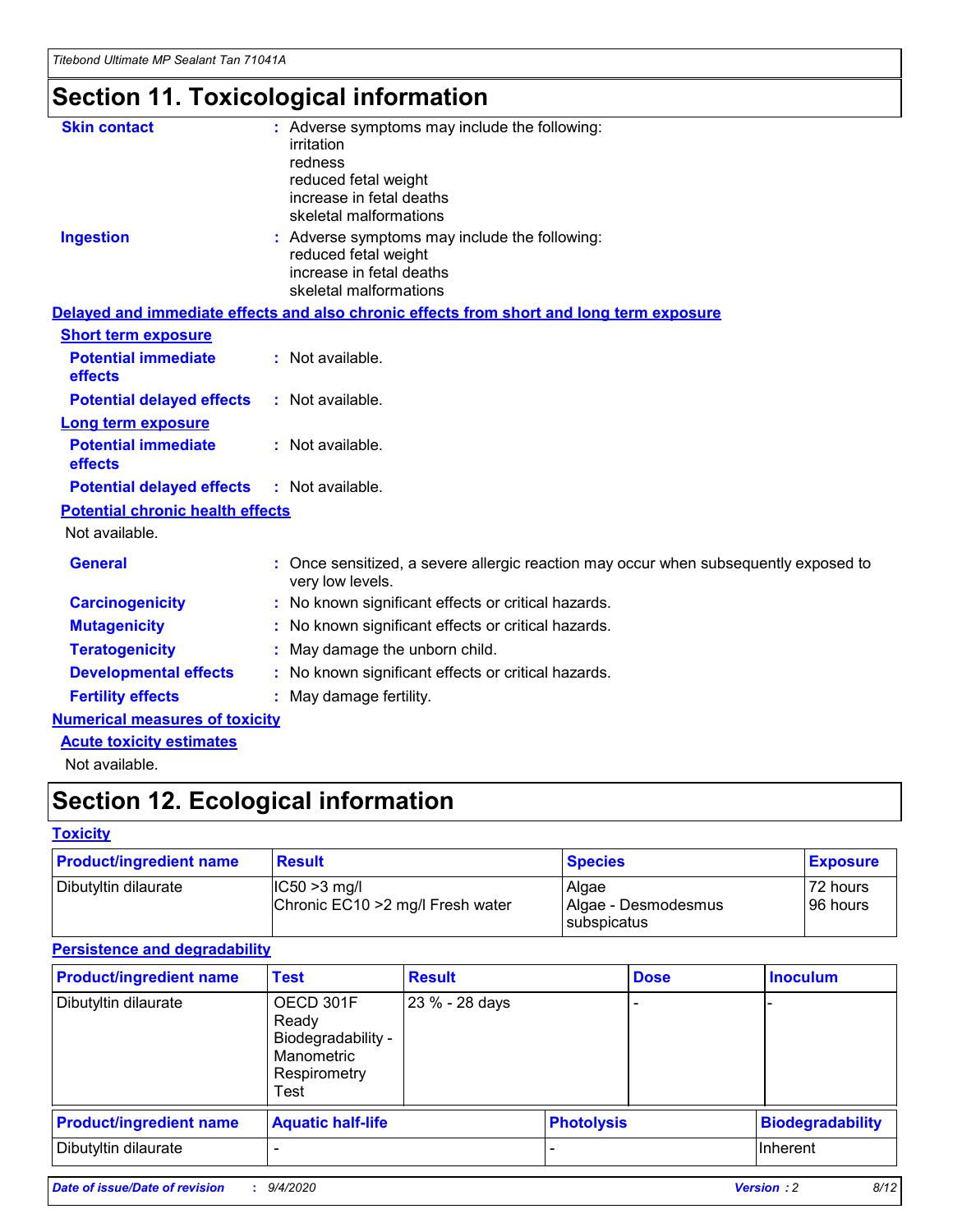## **Section 12. Ecological information**

#### **Bioaccumulative potential**

| <b>Product/ingredient name</b> | <b>LogP</b> <sub>ow</sub> | <b>BCF</b> | <b>Potential</b> |
|--------------------------------|---------------------------|------------|------------------|
| 3-aminopropyltriethoxysilane   | 4.44                      | 3.4        | low              |
| Dibutyltin dilaurate           |                           | 2.91       | low              |

#### **Mobility in soil**

| <b>Soil/water partition</b> | : Not available. |
|-----------------------------|------------------|
| <b>coefficient (Koc)</b>    |                  |

**Other adverse effects** : No known significant effects or critical hazards.

### **Section 13. Disposal considerations**

**Disposal methods :**

The generation of waste should be avoided or minimized wherever possible. Disposal of this product, solutions and any by-products should at all times comply with the requirements of environmental protection and waste disposal legislation and any regional local authority requirements. Dispose of surplus and non-recyclable products via a licensed waste disposal contractor. Waste should not be disposed of untreated to the sewer unless fully compliant with the requirements of all authorities with jurisdiction. Waste packaging should be recycled. Incineration or landfill should only be considered when recycling is not feasible. This material and its container must be disposed of in a safe way. Care should be taken when handling emptied containers that have not been cleaned or rinsed out. Empty containers or liners may retain some product residues. Avoid dispersal of spilled material and runoff and contact with soil, waterways, drains and sewers.

### **Section 14. Transport information**

|                                      | <b>DOT</b><br><b>Classification</b> | <b>TDG</b><br><b>Classification</b> | <b>Mexico</b><br><b>Classification</b> | <b>ADR/RID</b>           | <b>IMDG</b>              | <b>IATA</b>    |
|--------------------------------------|-------------------------------------|-------------------------------------|----------------------------------------|--------------------------|--------------------------|----------------|
| <b>UN number</b>                     | Not regulated.                      | Not regulated.                      | Not regulated.                         | Not regulated.           | Not regulated.           | Not regulated. |
| <b>UN proper</b><br>shipping name    |                                     |                                     |                                        |                          |                          |                |
| <b>Transport</b><br>hazard class(es) |                                     | $\overline{\phantom{0}}$            | $\qquad \qquad \blacksquare$           | $\overline{\phantom{0}}$ | $\overline{\phantom{0}}$ |                |
| <b>Packing group</b>                 |                                     |                                     |                                        |                          |                          |                |
| <b>Environmental</b><br>hazards      | No.                                 | No.                                 | No.                                    | No.                      | No.                      | No.            |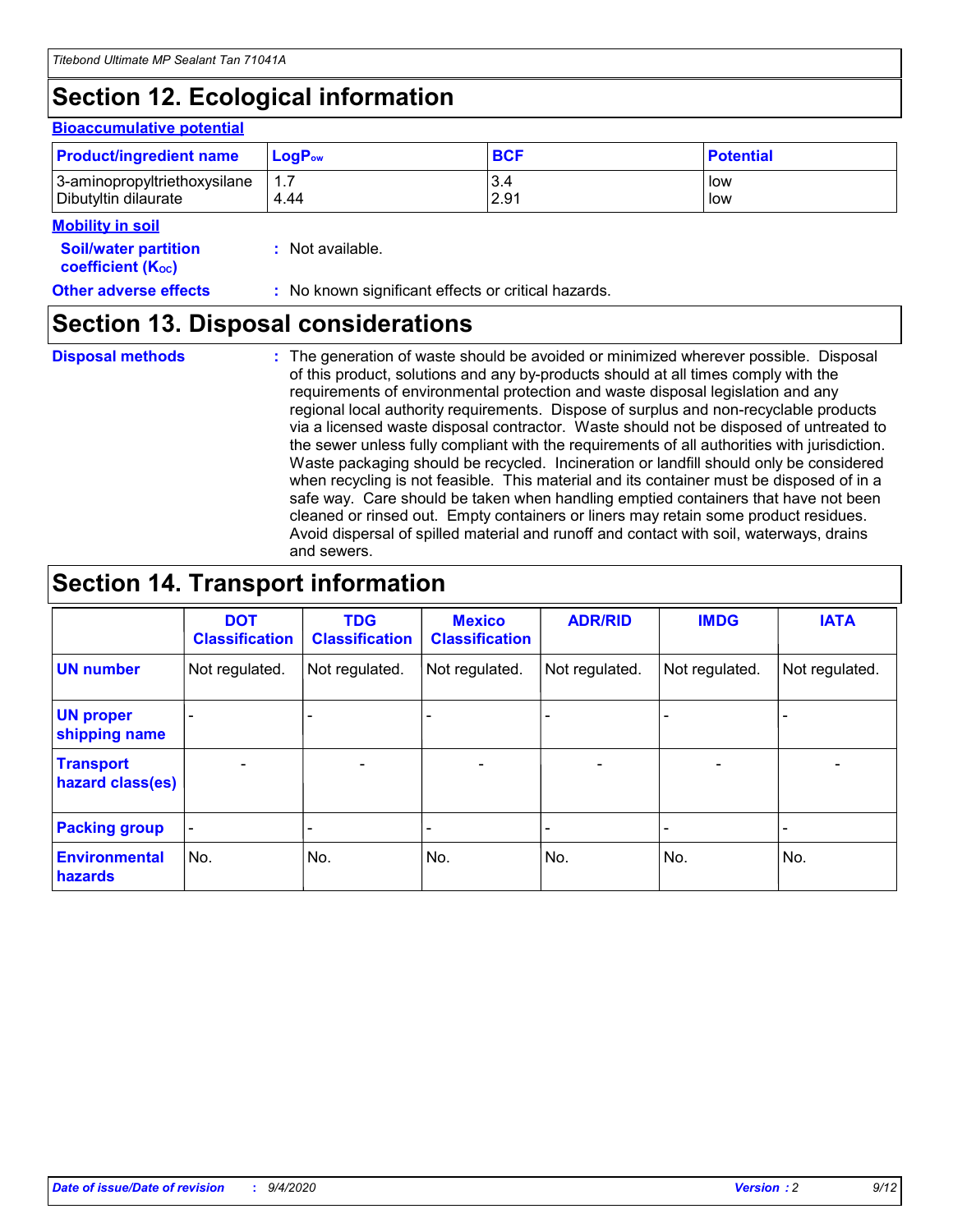### **Section 15. Regulatory information**

#### **U.S. Federal regulations**

#### **SARA 302/304**

#### **Composition/information on ingredients**

No products were found.

| SARA 304 RQ | Not applicable. |
|-------------|-----------------|
|-------------|-----------------|

#### **SARA 311/312**

#### **Classification :** EYE IRRITATION - Category 2B SKIN SENSITIZATION - Category 1 TOXIC TO REPRODUCTION - Category 1B HNOC - Product generates methanol during cure.

#### **Composition/information on ingredients**

| <b>Name</b>                  | $\frac{9}{6}$ | <b>Classification</b>                                                                                                                                                                                                                                                                                      |
|------------------------------|---------------|------------------------------------------------------------------------------------------------------------------------------------------------------------------------------------------------------------------------------------------------------------------------------------------------------------|
| 3-aminopropyltriethoxysilane | $\leq$ 3      | <b>FLAMMABLE LIQUIDS - Category 4</b><br><b>ACUTE TOXICITY (oral) - Category 4</b><br><b>SKIN IRRITATION - Category 2</b><br>EYE IRRITATION - Category 2A                                                                                                                                                  |
| Dibutyltin dilaurate         | ≤0.3          | <b>ACUTE TOXICITY (oral) - Category 3</b><br>SKIN CORROSION - Category 1C<br>SERIOUS EYE DAMAGE - Category 1<br>SKIN SENSITIZATION - Category 1<br><b>GERM CELL MUTAGENICITY - Category 2</b><br>TOXIC TO REPRODUCTION - Category 1B<br>SPECIFIC TARGET ORGAN TOXICITY (REPEATED<br>EXPOSURE) - Category 1 |

#### **State regulations**

**Massachusetts :**

: None of the components are listed.

**New York :** None of the components are listed. **New Jersey :** None of the components are listed.

**Pennsylvania :** None of the components are listed.

#### **California Prop. 65**

WARNING: This product can expose you to methanol, which is known to the State of California to cause birth defects or other reproductive harm. For more information go to www.P65Warnings.ca.gov.

| Ingredient name | No significant risk<br>level | <b>Maximum</b><br>acceptable dosage<br><b>level</b> |
|-----------------|------------------------------|-----------------------------------------------------|
| l methanol      |                              | Yes.                                                |

#### **International regulations**

**Chemical Weapon Convention List Schedules I, II & III Chemicals** Not listed.

#### **Montreal Protocol**

Not listed.

**Stockholm Convention on Persistent Organic Pollutants**

Not listed.

#### **UNECE Aarhus Protocol on POPs and Heavy Metals** Not listed.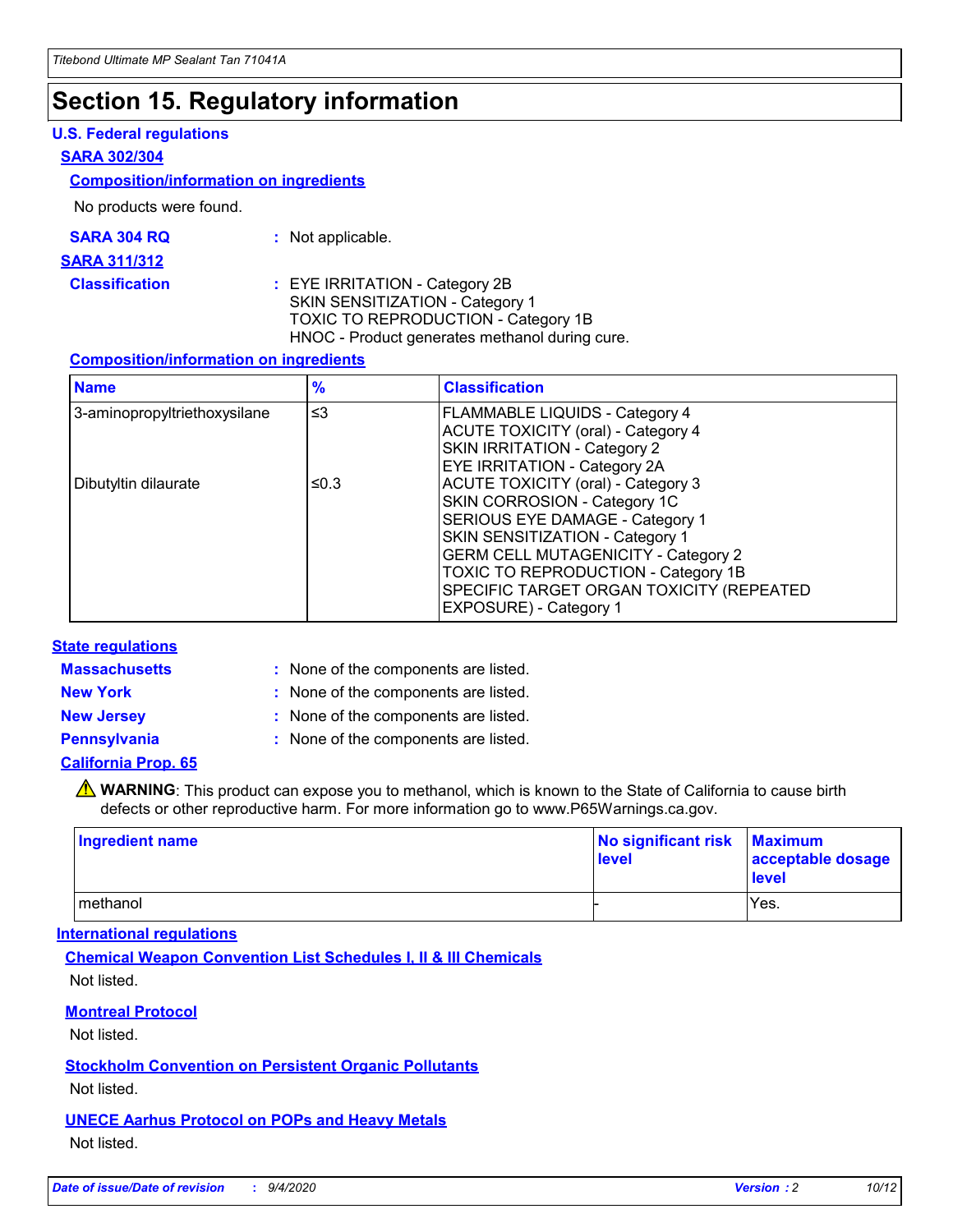### **Section 15. Regulatory information**

#### **Inventory list**

**China :** Not determined.

**United States TSCA 8(b) inventory**

**:** All components are active or exempted.

## **Section 16. Other information**





**Caution: HMIS® ratings are based on a 0-4 rating scale, with 0 representing minimal hazards or risks, and 4 representing significant hazards or risks. Although HMIS® ratings and the associated label are not required on SDSs or products leaving a facility under 29 CFR 1910.1200, the preparer may choose to provide them. HMIS® ratings are to be used with a fully implemented HMIS® program. HMIS® is a registered trademark and service mark of the American Coatings Association, Inc.**

**The customer is responsible for determining the PPE code for this material. For more information on HMIS® Personal Protective Equipment (PPE) codes, consult the HMIS® Implementation Manual.**

**National Fire Protection Association (U.S.A.)**



**Reprinted with permission from NFPA 704-2001, Identification of the Hazards of Materials for Emergency Response Copyright ©1997, National Fire Protection Association, Quincy, MA 02269. This reprinted material is not the complete and official position of the National Fire Protection Association, on the referenced subject which is represented only by the standard in its entirety.**

**Copyright ©2001, National Fire Protection Association, Quincy, MA 02269. This warning system is intended to be interpreted and applied only by properly trained individuals to identify fire, health and reactivity hazards of chemicals. The user is referred to certain limited number of chemicals with recommended classifications in NFPA 49 and NFPA 325, which would be used as a guideline only. Whether the chemicals are classified by NFPA or not, anyone using the 704 systems to classify chemicals does so at their own risk.**

#### **Procedure used to derive the classification**

| <b>Classification</b>                                                                                         | <b>Justification</b>                                  |
|---------------------------------------------------------------------------------------------------------------|-------------------------------------------------------|
| <b>EYE IRRITATION - Category 2B</b><br>SKIN SENSITIZATION - Category 1<br>TOXIC TO REPRODUCTION - Category 1B | Expert judgment<br>Expert judgment<br>Expert judgment |
| <b>History</b>                                                                                                |                                                       |

| .                                 |              |
|-----------------------------------|--------------|
| <b>Date of printing</b>           | : 4/22/2022  |
| Date of issue/Date of<br>revision | 9/4/2020     |
| Date of previous issue            | : 10/16/2020 |
| <b>Version</b>                    | $\cdot$ 2    |
|                                   |              |